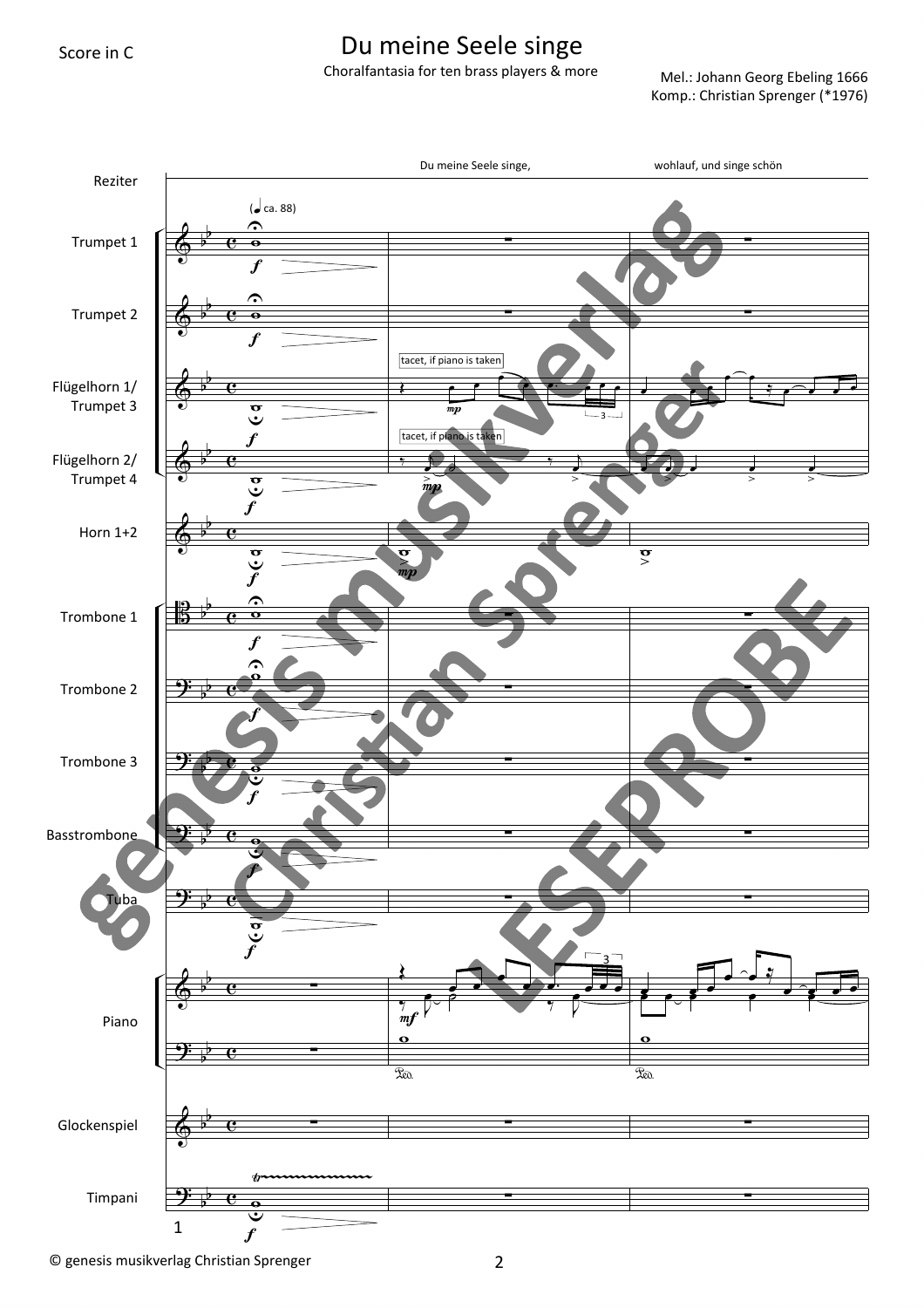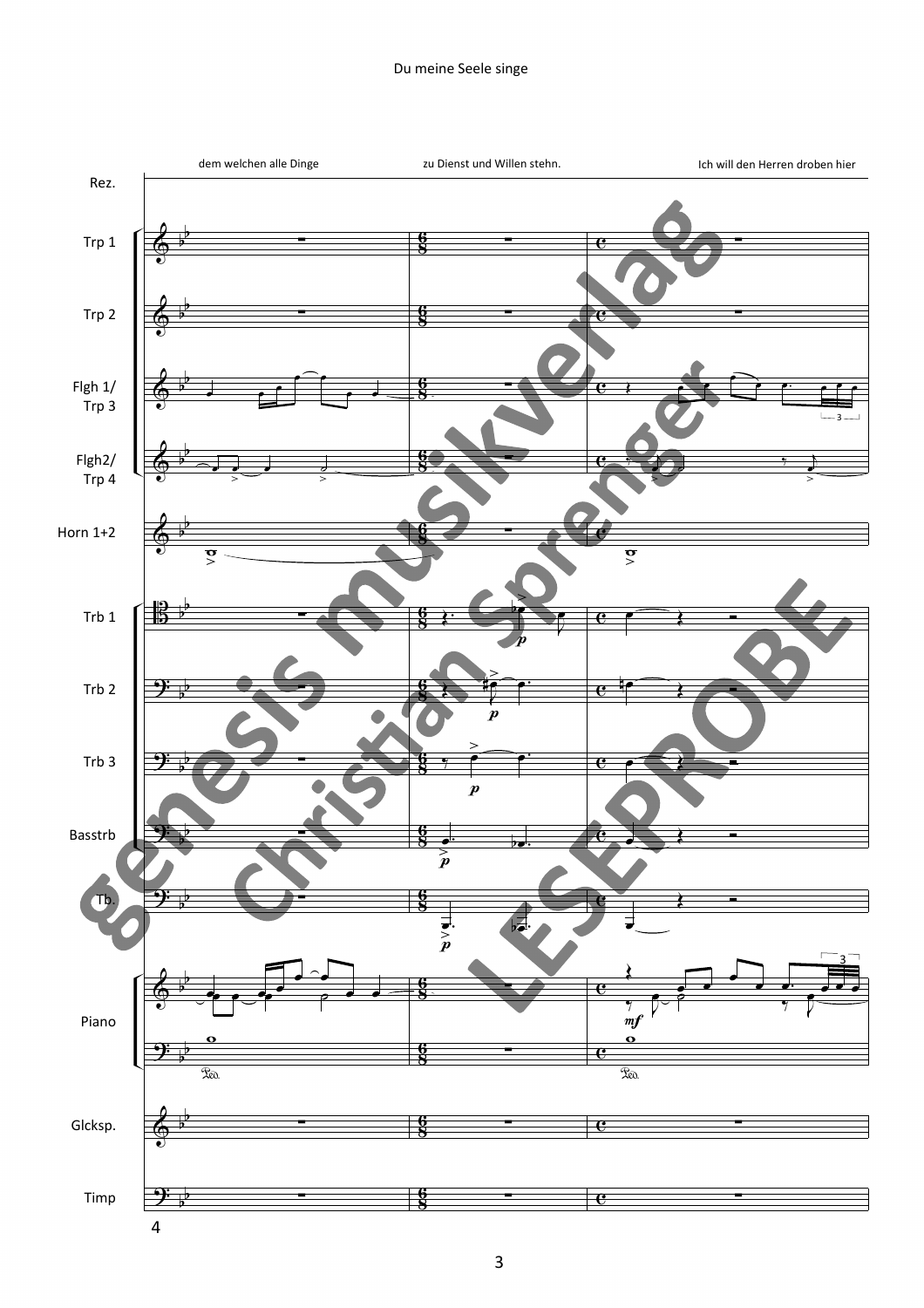## Du meine Seele singe